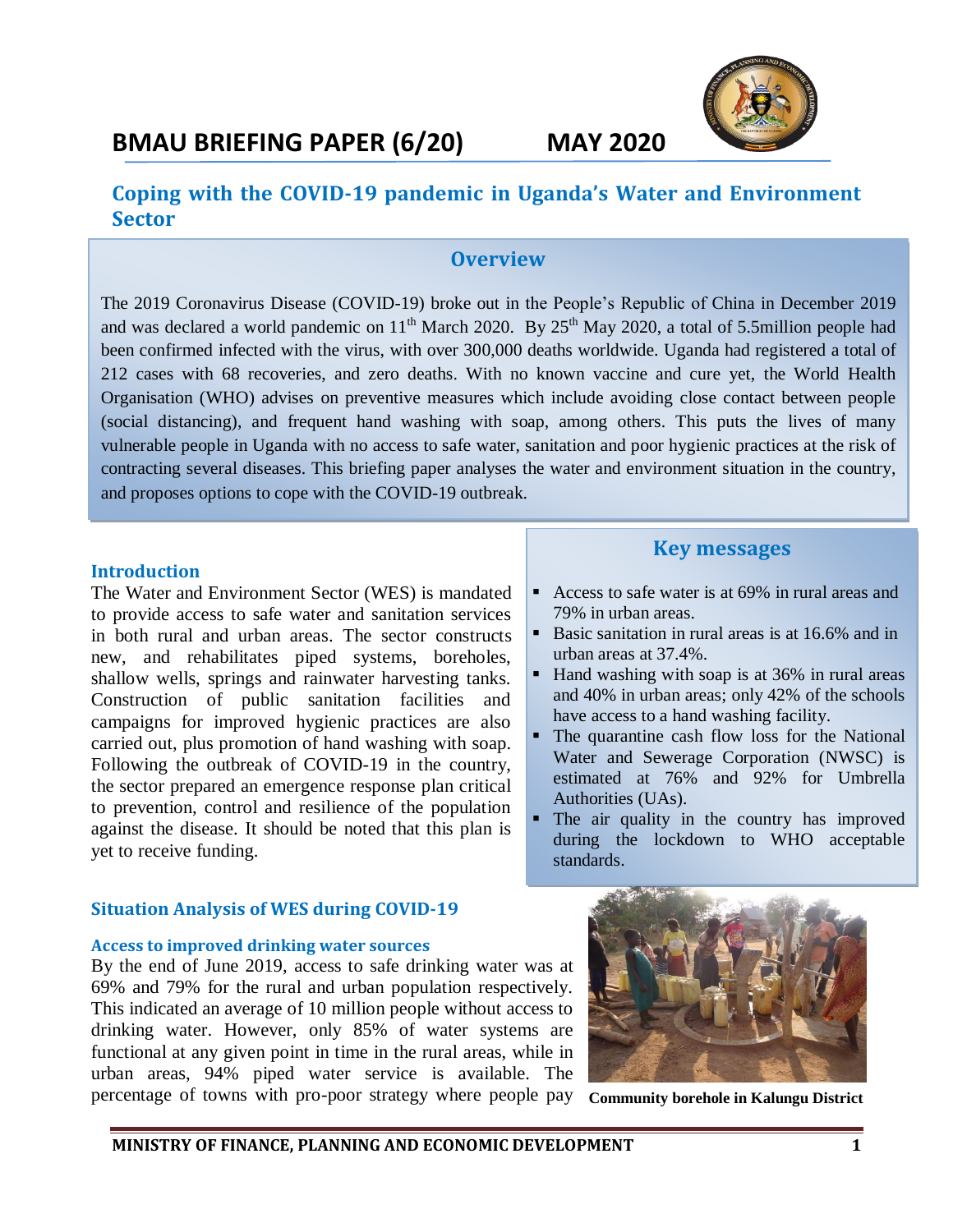# **BMAU BRIEFING PAPER (6/20) MAY 2020**

less or equal to household connection in the service area was 31% which is very low and presents the challenge of affordability to the urban poor. Lack of access to safe water poses a bleeding ground for outbreak of diseases like COVID-19 or even would accelerate its spread. On the other hand, access to water is vital for running health facilities where the patients receive treatment.

#### **Access to sanitation**

According to the Sector Performance Report 2019, rural access to some form of sanitation was 77.2% and 87.9% in urban areas except Kampala in the FY2018/19. The use of basic sanitation in rural areas was at 16.6% and in urban areas 37.4%. The least performing regions were Karamoja and the Central region (districts of Wakiso, Mityana and Mukono). Open defecation is practiced by 22% of the population in the country. The low latrine coverage exposes the vulnerable groups (slum dwellers, markets, health centers, landing sites, refugee settlements) to diseases like cholera which may overwhelm the health facilities and further aggravate the spreading of COVID-19.

#### **Hygiene (hand washing with soap)**

Frequent and correct hand hygiene is one of the most important measures to prevent infection of the COVID-19 and other diseases. The status of hand washing with soap by June 2019 was 36% in rural areas, and 40% in urban areas. Only 42% of the schools had access to hand washing facilities indicating an average population of about 26million out of 45million Ugandans only washing hands with soap (SPR, 2019). The major challenges here relate to water accessibility and affordability of soap. In a few cases, the culture of hand washing is not yet embraced yet for COVID-19 prevention, one has to frequently wash hands with soap.

**A child washing their hands in Nakalama sub-county, Iganga District**

### **Cash inflows for water utilities**

Provision of safe water is one of the critical aspects of preventing the spread of COVID-19, thus His Excellency the President directed NWSC, as well as water Umbrella Authorities (UAs) to keep providing water to the communities regardless of their bill settlement. However the continuity of the service necessitates payment of operational costs e.g. water treatment chemicals, and staff salaries. Currently these costs are higher than the cash inflow which has caused the layoff of some staff members and operations to be below capacity. The utilities have reported an estimated lockdown cash flow loss of 76% and 92% for NWSC and UAs respectively.

#### **Solid waste management**

The solid waste management in public places like markets, urban centers is quite inadequate. This has worsened under COVID-19 lockdown. There has been a decline in waste management in urban centers with the possibility of disease outbreaks if no immediate attention is given. For example, the eight Clean Development Mechanisms (CDMs) established by the National Environment Management Authority (NEMA) were reported to be filling up as the workers lacked transport to go to the sites during the lockdown. The current improper management of garbage exposes the surrounding

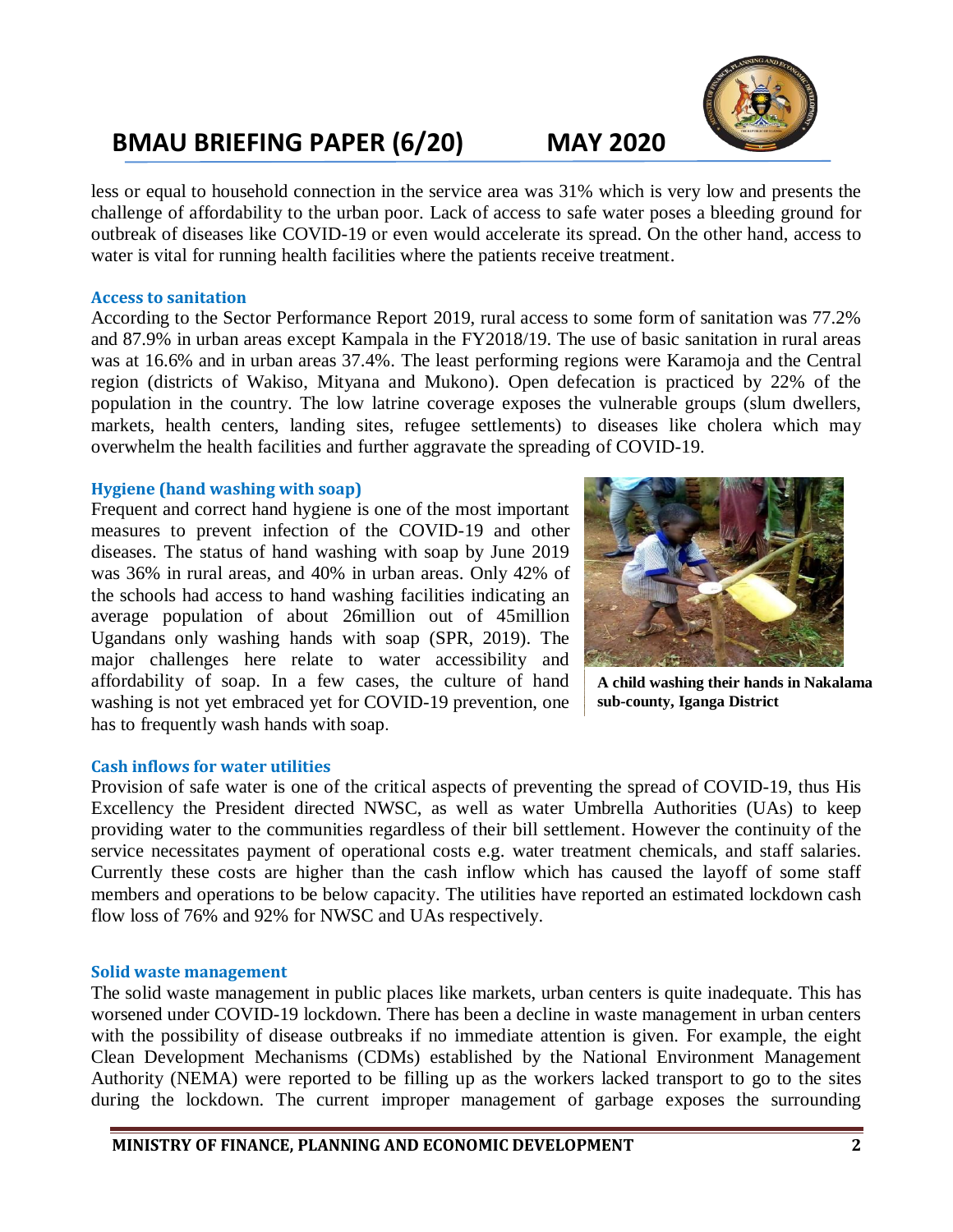# **BMAU BRIEFING PAPER (6/20) MAY 2020**



population with air pollution and possible disease outbreaks like cholera. Improper disposal of waste like masks may be detrimental to the population.

### **Air quality in the country**

The emissions of particulate matter (Pm2.5 and Pm 10) are said to be the biggest contributors to air pollution in the country (NEMA). The real time equipment recorded a decrease of particulate matter (PM2.5) concentration during total lockdown. Prior to the COVID-19 lockdown, the mean PM2.5 concentration was 62.8µg/m3. This was way above the WHO ambient air quality standard (25µg/m3). However, this reduced to 11.7µg/m3 which is within acceptable levels. The nitrogen dioxides (NO2) mean concentration emissions too reduced from the WHO unacceptable level of 34µg/m3 to 18µg/m3 in the month of April 2020. A considerable reduction in noise pollution was noted with the closure of the bars, night clubs and churches. However, with the end of the lockdown the air pollution levels will escalate.

### **Management of the ecosystems**

The WES grapples with environmental degraders and wetland polluters through human settlement, industrial development and waste discharge. During the first half of the FY 2019/20, environmental crimes reported in Kampala and Wakiso districts were 41% and 32% respectively. The environmental crimes included sand mining, wetland degradation/encroachment, poor waste management and mishandling of hazardous waste. This has partly resulted in the rampant floods that are exacerbating the livelihoods of people who are already stressed by the COVID-19 lockdown. More illegal timber cuttings and encroachment on forest reserve land was reported during the lockdown. The lockdown limits access to clean fuel sources given the limited cash flow. Thus many people have resorted to use of firewood which is environmentally unsustainable.

### **Recommendations**

- The Ministry of Water and Environment (MWE) should focus on rehabilitation of boreholes and shallow wells as part of the immediate response to increase water coverage since they serve over 18.7 million people living in rural areas. Network extensions, bigger storage facilities, rain water tanks, solar mini piped systems can be provided where feasible especially in areas with high population concentrations to ease access. In the long run, new piped systems can be implemented as a preferred technology.
- The Government through the Ministry of Finance, Planning and Economic Development (MFPED) should clear the outstanding water bill owed to the utility service provider and give a subsidy to UAs. This will boost their income to cover operational costs thus keep afloat during the COVID-19 pandemic.
- The Ministry of Health (MoH) and MWE should sensitise communities on safe disposal of solid waste such as masks and promote sorting for reuse and recycling where feasible. Incinerators